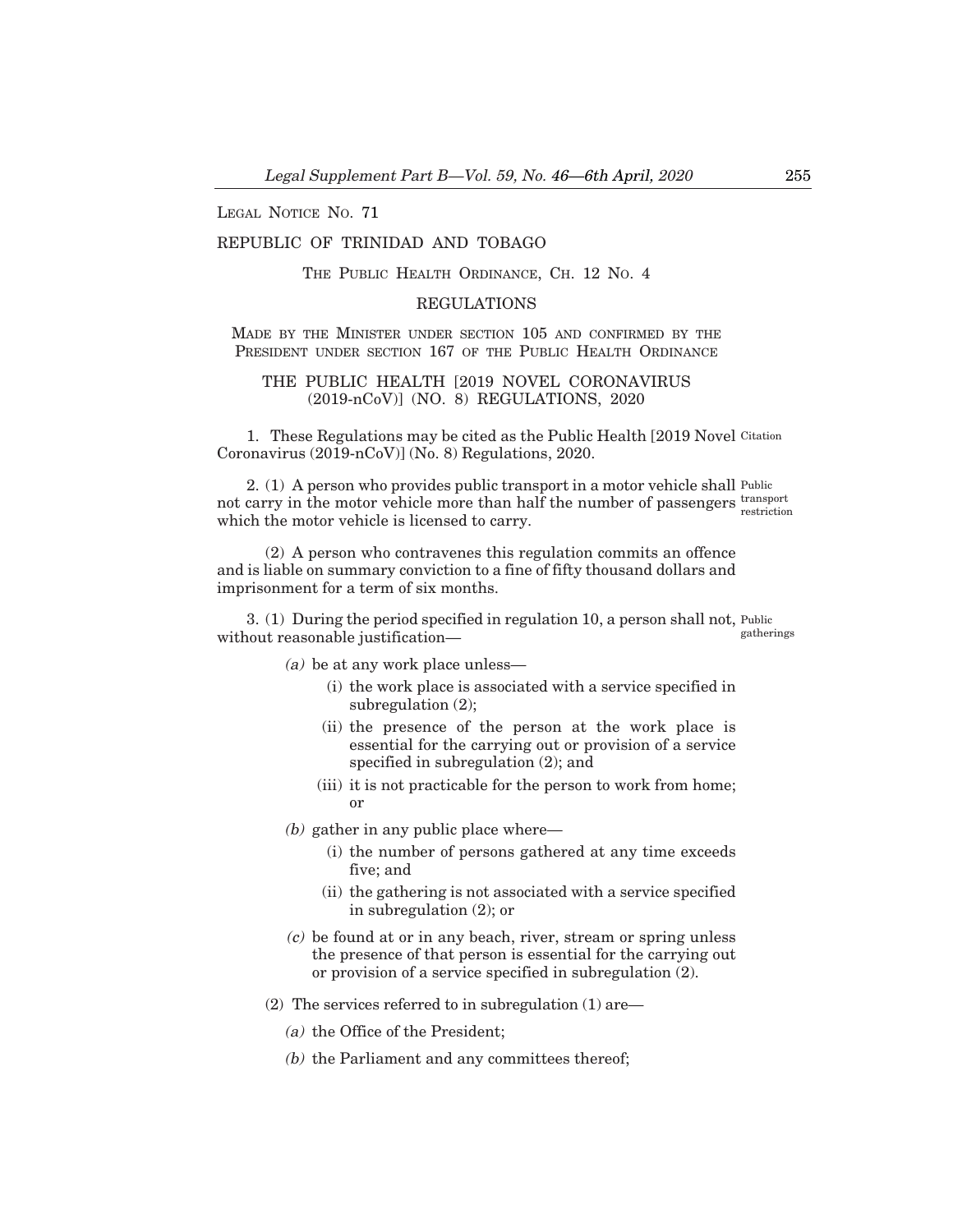- (c) the Cabinet and any committees thereof;
- (d) the Judiciary, that is to say, the Supreme Court of Judicature, the Magistrates' Courts, the Industrial Court, the Environmental Commission, the Equal Opportunities Tribunal and the Tax Appeal Board;
- (e) the Caribbean Court of Justice;
- (f) the Tobago House of Assembly and any committees thereof;
- $(g)$  the Office of Disaster Preparedness and the Tobago Emergency Management Agency;
- $(h)$  the Protective Services, namely-
	- (i) the Trinidad and Tobago Police Service;
	- (ii) the Trinidad and Tobago Defence Force;
	- (iii) the Trinidad and Tobago Prison Service;
	- (iv) the Trinidad and Tobago Fire Service;
	- (v) the Immigration Division;
	- (vi) the Strategic Services Agency;
	- (vii) Special Reserve Police;
	- (viii) Supplemental Police, that is to say, Rural Police and Estate Police; and
	- (ix) Municipal Police Services;
- (i) primary emergency services, namely State and private emergency ambulance services and all emergency call centres;
- $(j)$  law offices and legal services;
- (k) the Diplomatic Corps;
- (l) basic essential, janitorial and maintenance services concerning the provision of–
	- (i) health;
	- (ii) hospital;
	- (iii) water;
	- (iv) electricity;
	- (v) fire;
	- (vi) sanitation;
	- (vii) civil aviation; and
	- (viii) telecommunications;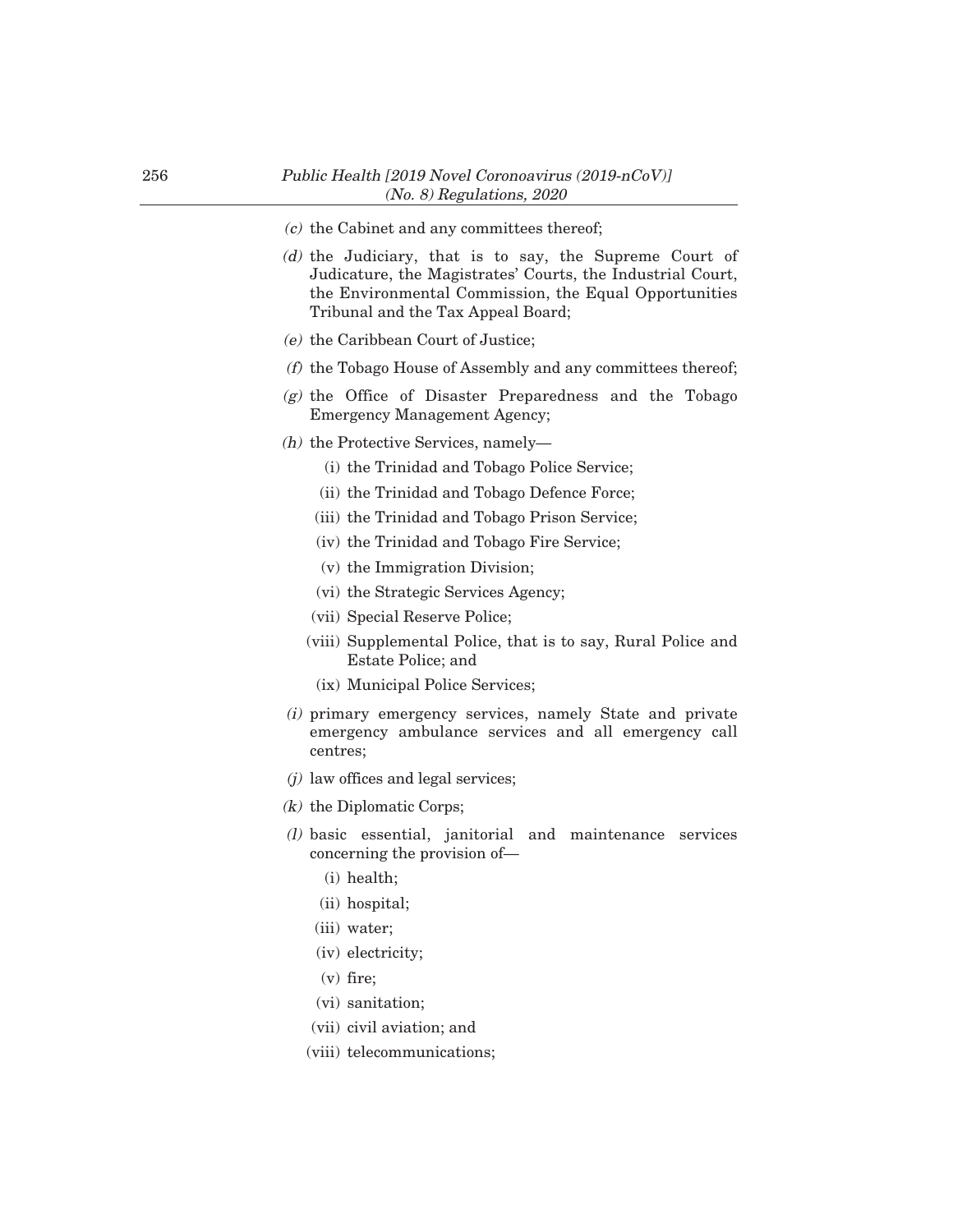- (m) the Children's Authority of Trinidad and Tobago;
- (n) services supporting the operation, inspection and maintenance of essential public works facilities and operations including–
	- (i) water and sewer main breaks;
	- (ii) fleet maintenance personnel;
	- (iii) traffic signal maintenance; and
	- (iv) other emergent issues;
- (o) health services such as–
	- (i) District Medical Health Officers and Medical Social Workers;
	- (ii) services of public and private hospitals, laboratories, infirmaries, nursing homes and hospices, funeral homes, crematoria and burial grounds;
	- (iii) services in support of hospitals and pharmacies;
	- (iv) the provision of medical supplies to hospitals and pharmacies including sanitary and hygiene products;
	- (v) medical practitioners registered under the Medical Board Act and employees necessary for the operations Chap. 29:50of their private practices; and
	- (vi) the urgent provision of dental, optometric, opthalmologic, physical therapy and occupational therapy;
- (p) essential janitorial and maintenance services for private condominiums or town houses, residential homes and public and private facilities;
- (q) prisons, Rehabilitation Centres, Immigration Detention Centres or other places of detention;
- (r) Children's Homes, places for the care of the differently abled, socially displaced, the elderly and geriatric homes and persons providing care at private residences;
- $(s)$  private security firms;
- $(t)$  social workers, workers who provide social welfare support and non-governmental organisations that work with the socially disadvantaged and vulnerable;
- (u) care givers to the elderly and those that require care for a medical reason;
- (v) support to ensure the effective removal, storage and disposal of residential and commercial solid waste and hazardous waste;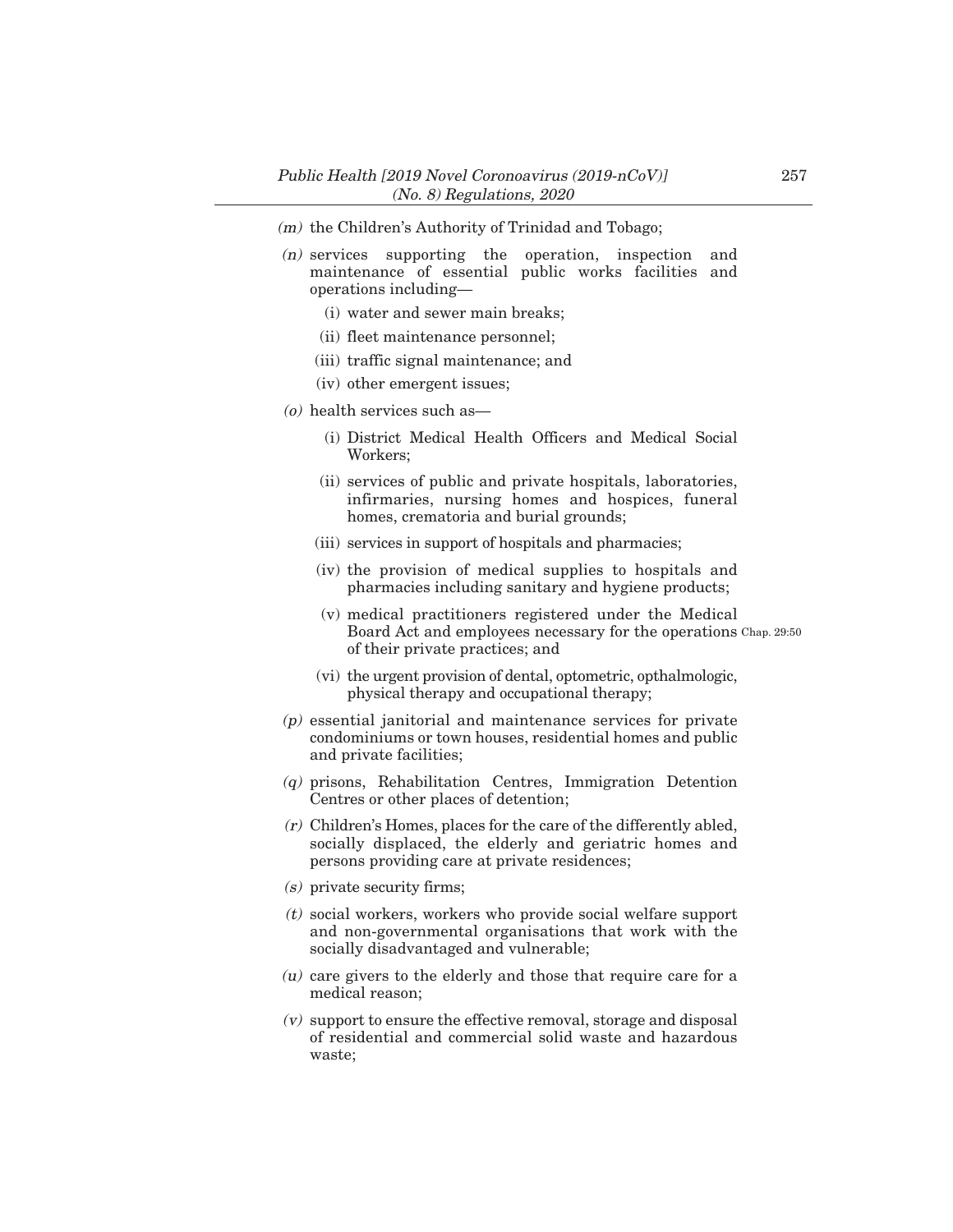(w) hardware stores including electrical and plumbing establishments;  $(x)$  financial and insurance services such as— (i) banking business and business of a financial nature, as defined in the Financial Institutions Act, the Unit Trust Corporation and the National Insurance Board; (ii) non-banks and remittance facilities; (iii) credit unions under the Cooperative Societies Act; (iv) the processing and maintenance of systems for processing insurance and financial transactions and services (e.g., information technology, payment, clearing and settlement, wholesale funding, insurance services and capital markets activities); (v) the provision of consumer access to banking and lending services, including ATMs and the moving of currency and payments (e.g., armored cash carriers); and (vi) the provision of support for financial operations, such as services in relation to staffing data, technology and security operations centres; (y) the services of live-in domestic workers only and service providers who provide services that are necessary to maintain the safety, sanitation, and essential operation of residences such as plumbers, electricians and exterminators; (z) retail services, such as discount stores, markets, supermarkets, fruit stalls or shops, vegetable stalls or shops, bakeries, pharmacies and "parlours", for the provision of food, medicine or other necessities of life; (aa) wholesale stores for the provision of food, medicine or other necessities of life; (ab) Ministries and Municipal Corporations; (ac) the Inland Revenue Division, the Treasury Division, the Central Bank of Trinidad and Tobago and the Customs and Excise Division; (ad) manufacture, transportation and logistics services, such as the services of– (i) employees of firms manufacturing refrigeration systems and products including those providing services that enable logistics operations, including cooling, storing, packaging, and distributing products for wholesale or retail sale or use; Chap. 81:03 Chap. 79:09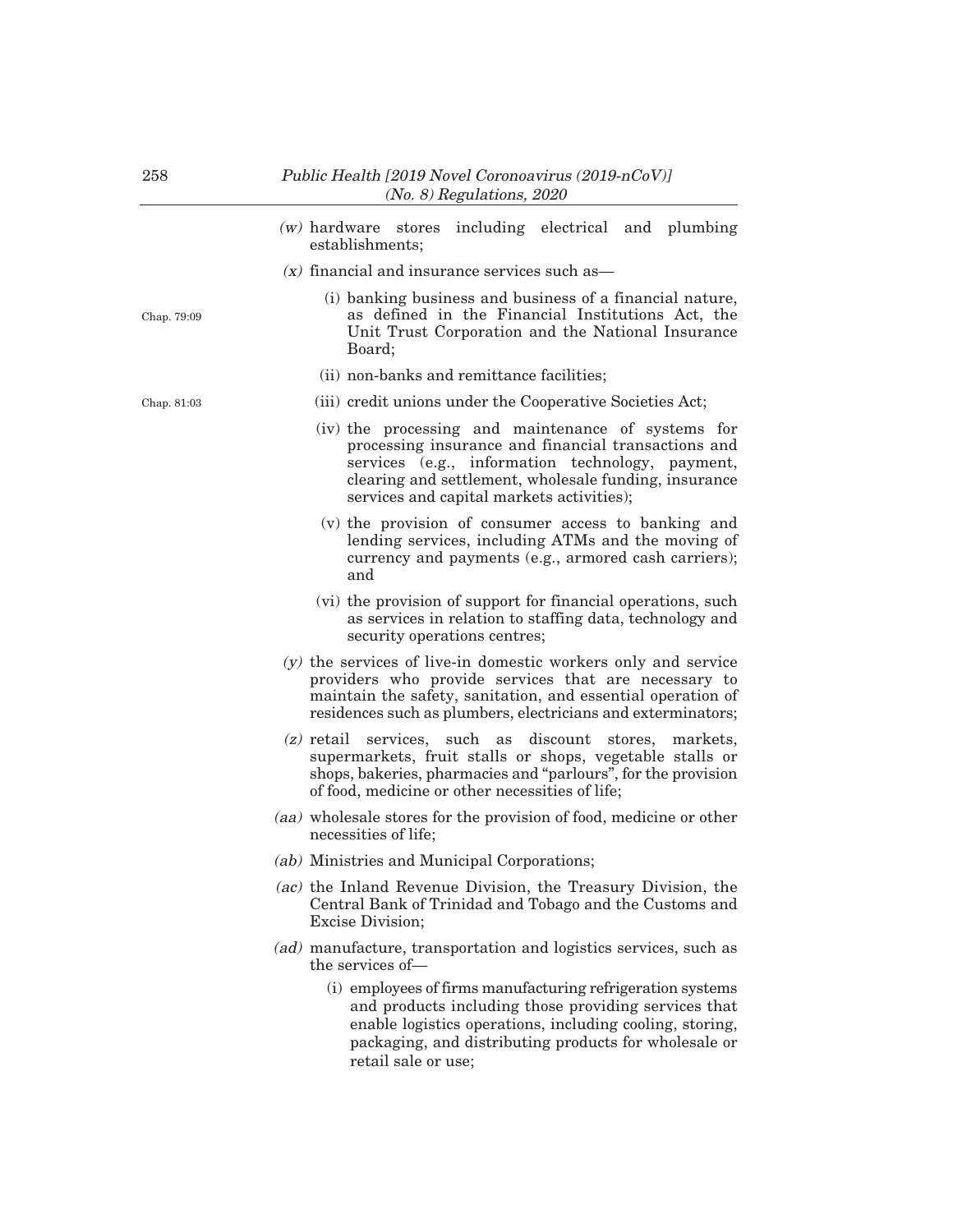- (ii) maritime transportation workers, port workers, mariners and equipment operators;
- (iii) truck drivers who haul hazardous and waste materials to support critical infrastructure, capabilities, functions and services;
- (iv) automotive repair and maintenance facilities only to provide direct support to identified essential services in this subregulation;
- (v) manufacturers and distributors of food, beverages and pharmaceuticals, including the packaging and bottling of these items;
- (vi) postal and shipping workers, including private companies;
- (vii) employees who repair and maintain aircraft, marine vessels, and the equipment and infrastructure that enables operations that encompass movement of cargo and passengers;
- (viii) air transportation employees, including air traffic controllers, ramp personnel, aviation security, and aviation management;
- (ix) workers who support the maintenance and operation of cargo by air transportation, including flight crews, maintenance, airport operations, and other on-and off-airport facilities workers;
- (x) workers connected with the loading and unloading and repair of ships and with the storage and delivery of goods at, or from, ports, docks, wharves, storage facilities and warehouses operated in connection with ports, docks or wharves; and
- (xi) public transportation by water-taxi, ferry, motor vehicle and bus, including buses operated by the Public Transport Services Corporation;
- (ae) the services of workers supporting groceries, pharmacies and other retail businesses that sell food and beverage products;
- (af) the services of workers supporting newspapers and media houses;
- (ag) services relating to food, beverage, agriculture and fisheries such as food and beverage manufacturer employees and their suppliers' employees–
	- (i) including those employed in food processing facilities and wholesale prepared food suppliers;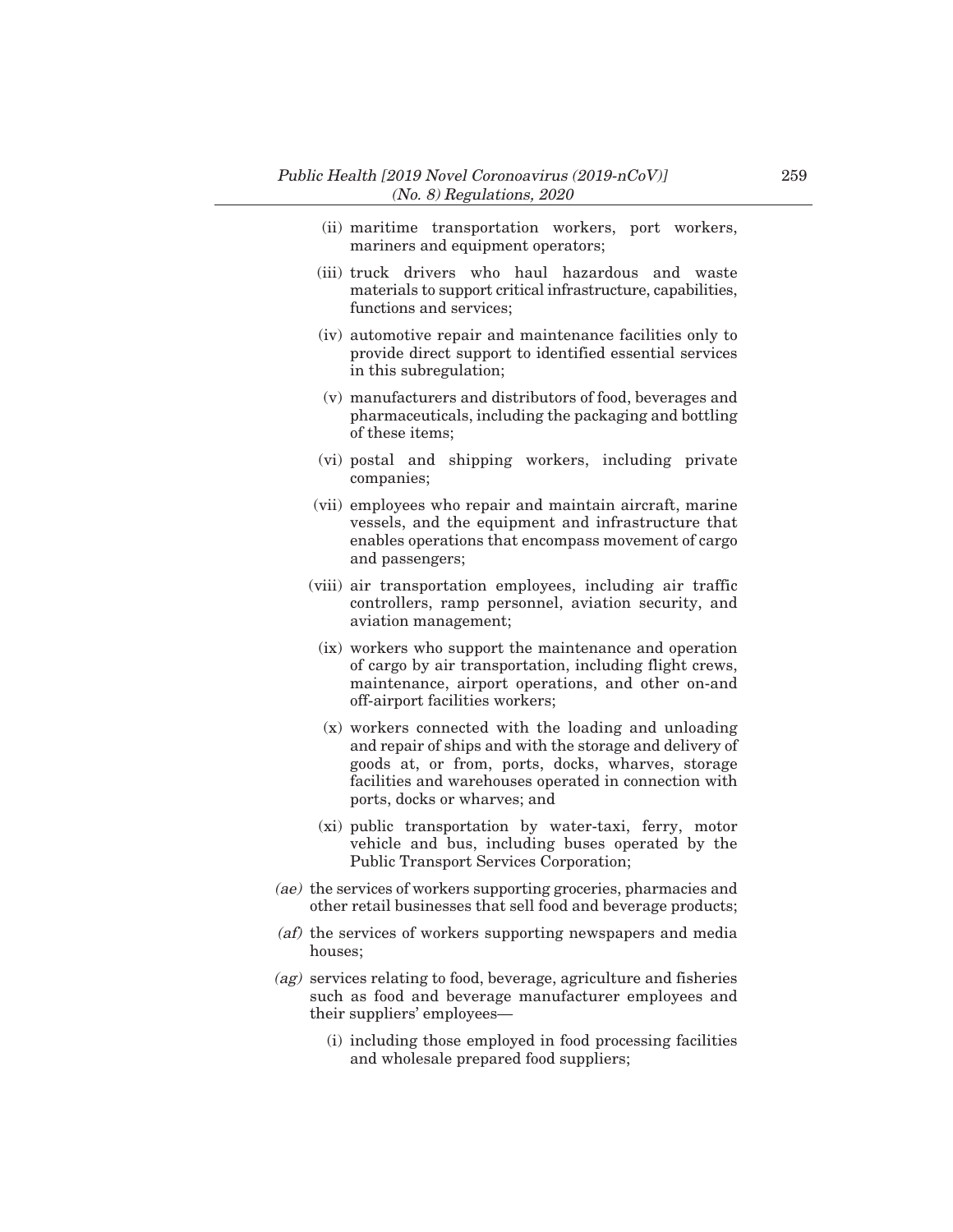- (ii) at livestock, poultry, seafood slaughter facilities at pet and animal feed processing facilities;
- (iii) at human food facilities producing by-products for animal food and beverage production facilities;
- (iv) at the production of food packaging;
- (v) including farm workers who are employed in animal food, feed and ingredient production, packaging and distribution; manufacturing, packaging and distribution of veterinary drugs, truck delivery and transport, farm and fishery labour needed to produce our food supply domestically;
- (vi) workers who must look after and feed animals at zoos or animal shelters;
- (vii) fishermen;
- (viii) farm workers and support service workers to include those who field crops, commodity inspection, storage facilities; and other agricultural inputs;
- (ix) employees and firms supporting food, feed and beverage distribution, including warehouse workers, vendor managed inventory control managers;
- (x) workers supporting the sanitation of all food manufacturing processes and operations from wholesale to retail;
- (xi) workers in food testing labs in private industries and in institutions of higher education;
- (xii) workers essential for assistance programs and government payments, employees of companies engaged in the production of chemicals, medicines, vaccines and other substances used by the water treatment and sanitizing industry and the food and agriculture industry, including pesticides, herbicides, fertilizers, minerals, enrichments and other agricultural production aids;
- (xiii) animal agriculture workers to include those employed in veterinary health, manufacturing and distribution of animal medical materials, animal vaccines, animal drugs, feed ingredients, feed and bedding, etc., transportation of live animals, animal medical materials, transportation of deceased animals for disposal, raising of animals for food, animal production operations, slaughter and packing plants and associated regulatory and government workforce;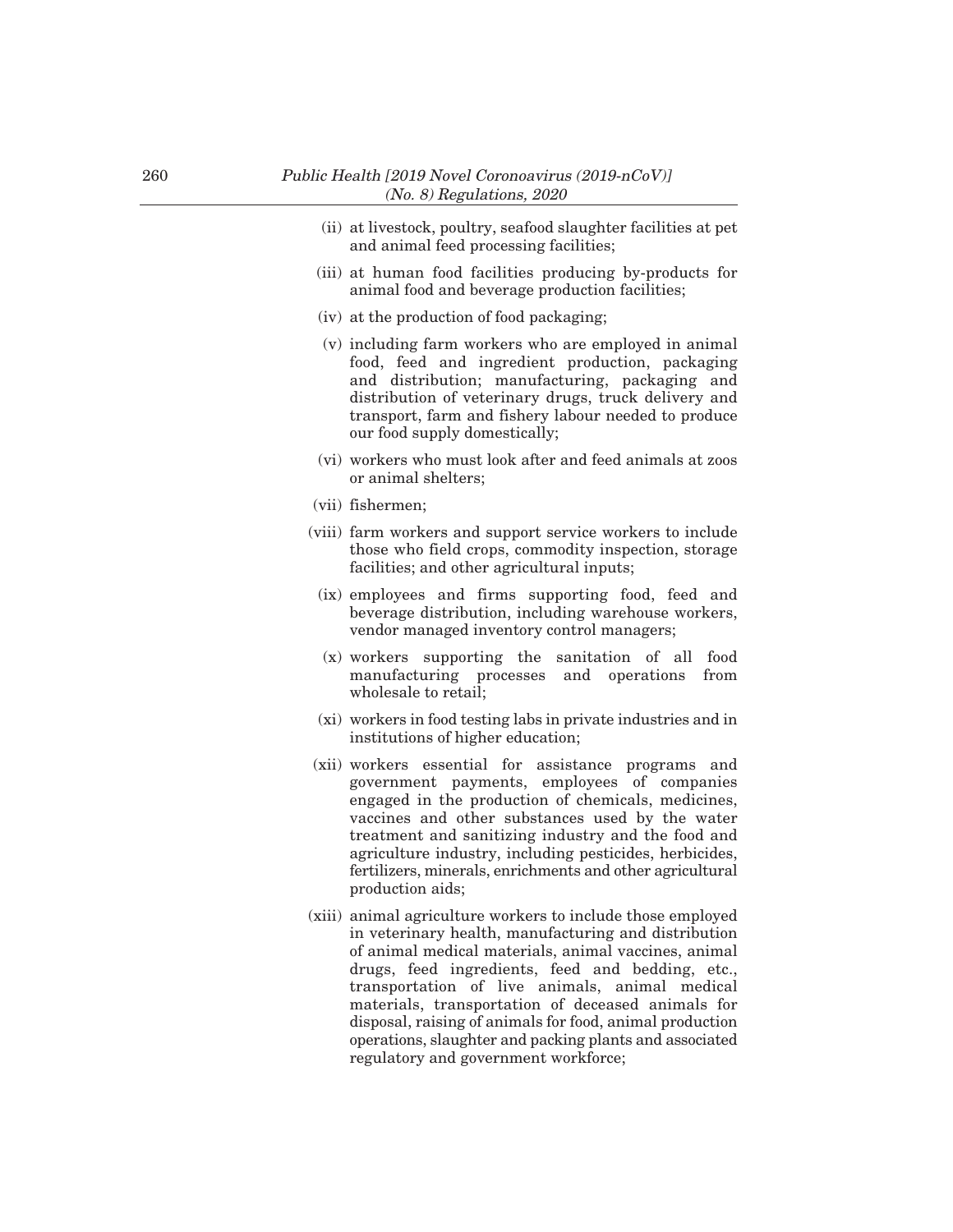- (xiv) employees engaged in the manufacture and maintenance of equipment and other infrastructure necessary for food, agricultural production and distribution; and
- (xv) workers engaged in the manufacture of alcoholic products and non-alcoholic beverages;
- (xvi) workers engaged in the supply of fruit, vegetables, meat and fish to discount stores, markets, supermarkets, shops, parlours, fruit shops or stalls, vegetable shops or stalls; and
- (xvii) workers engaged in the supply of marketable commodities to discount stores, markets, supermarkets, shops, parlours, fruit stalls and shops or stalls and shops ;
- (ah) the services of workers engaged in the production, manufacture and supply of medical supplies and equipment and the servicing and repair of medical equipment;
- (ai) the services of workers for wholesale suppliers for groceries, supermarkets, parlours and similar shops;
- (*aj*) energy services including the services of workers in-
	- (i) the electricity industry such as–
		- (A) workers who maintain, ensure, or restore the generation, transmission and distribution of electric power, including call centers, utility workers, reliability engineers and fleet maintenance technicians;
		- (B) workers at generation, transmission and electric facilities;
		- (C) IT and OT technology staff for EMS (Energy Management Systems) and Supervisory Control and Data Acquisition (SCADA) systems and utility data centers, Cybersecurity engineers, Cybersecurity risk management and back-up data technology;
		- (D) vegetation management crews and traffic workers who support; and
		- (E) environmental remediation/monitoring technicians, instrumentation, protection and control technicians;
	- (ii) petroleum industries such as–
		- (A) petroleum stations and convenience marts attached thereto;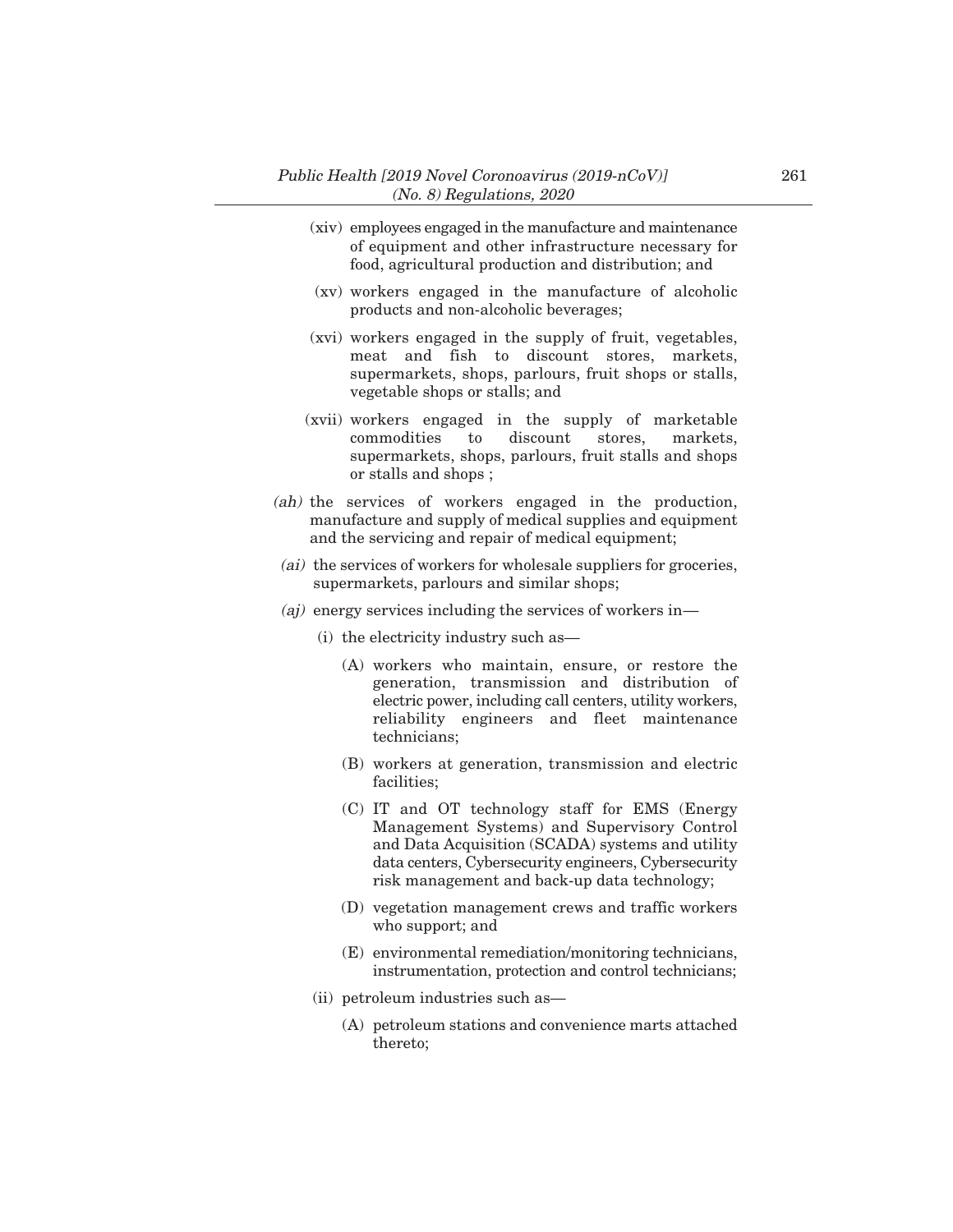- (B) petroleum product storage, pipeline, marine transport, terminals and road transport;
- (C) crude oil storage facilities, pipeline and marine transport;
- (D) petroleum refinery facilities;
- (E) petroleum security operations centre employees and workers who support emergency response services;
- (F) petroleum operations control rooms or centers;
- (G) petroleum drilling, extraction, production, processing, refining, terminal operations, transporting and retail for use as end-use fuels or feedstocks for chemical manufacturing;
- (H) companies that provide services to oil and gas services; and
- (I) onshore and offshore operations for maintenance and emergency response; and
- (iii) the natural gas, propane and petrochemical industries including for–
	- (A) natural gas transmission and distribution pipelines, including compressor stations;
	- (B) underground storage of natural gas;
	- (C) natural gas processing plants, and those that deal with natural gas liquids;
	- (D) Liquefied Natural Gas (LNG) facilities;
	- (E) natural gas security operations centre, natural gas operations dispatch and control rooms or centres, natural gas emergency response and customer emergencies, including natural gas leak calls;
	- (F) drilling, production, processing, refining, and transporting natural gas for use as end-use fuels, feedstocks for chemical manufacturing, petrochemical products or use in electricity generation;
	- (G) propane gas dispatch and control rooms and emergency response and customer emergencies, including propane leak calls;
	- (H) propane gas service maintenance and restoration, including call centres;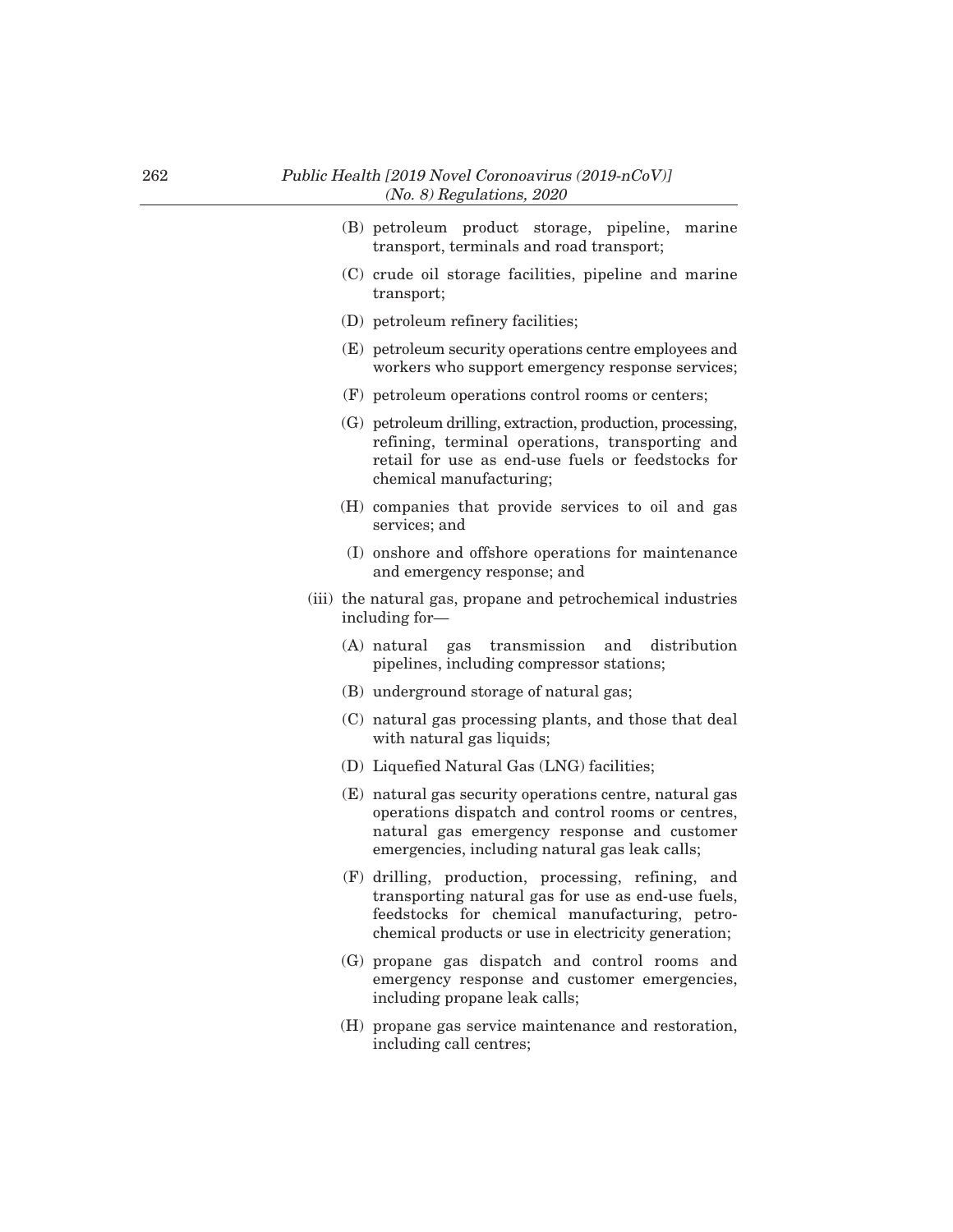- (I) processing, refining and transporting natural liquids, including propane gas, for use as end-use fuels or feedstocks for chemical manufacturing; and
- (J) propane gas storage, transmission and distribution centres;
- (ak) critical manufacturing such as the services of workers necessary for the manufacturing of materials and products needed for medical supply chains, transportation, energy, communications, food, beverage and agriculture, chemical manufacturing, the operation of dams, water and wastewater treatment, emergency services, law enforcement and defence services;
- (al) chemical services such as the services of–
	- (i) workers supporting the chemical and industrial gas supply chains, including workers at chemical manufacturing plants, workers in laboratories, workers at distribution facilities, workers who transport basic raw chemical materials to the producers of industrial and consumer goods, including hand sanitizers, food, beverage and food and beverage additives, pharmaceuticals, textiles and paper products;
	- (ii) workers supporting the safe transportation of chemicals, including those supporting tank truck cleaning facilities and workers who manufacture packaging items;
	- (iii) workers supporting the production of protective cleaning and medical solutions, personal protective equipment, and packaging that prevents the contamination of food, water and medicine, among other essential products;
	- (iv) workers supporting the operation and maintenance of facilities, particularly those with high risk chemicals or sites that cannot be shut down, whose work cannot be done remotely and requires the presence of highly trained personnel to ensure safe operations, including plant contract workers who provide inspections; and
	- (v) workers who support the production and transportation of chlorine and alkali manufacturing, single-use plastics and packaging that prevents the contamination or supports the continued manufacture of food, water, medicine and other essential products, including glass container manufacturing;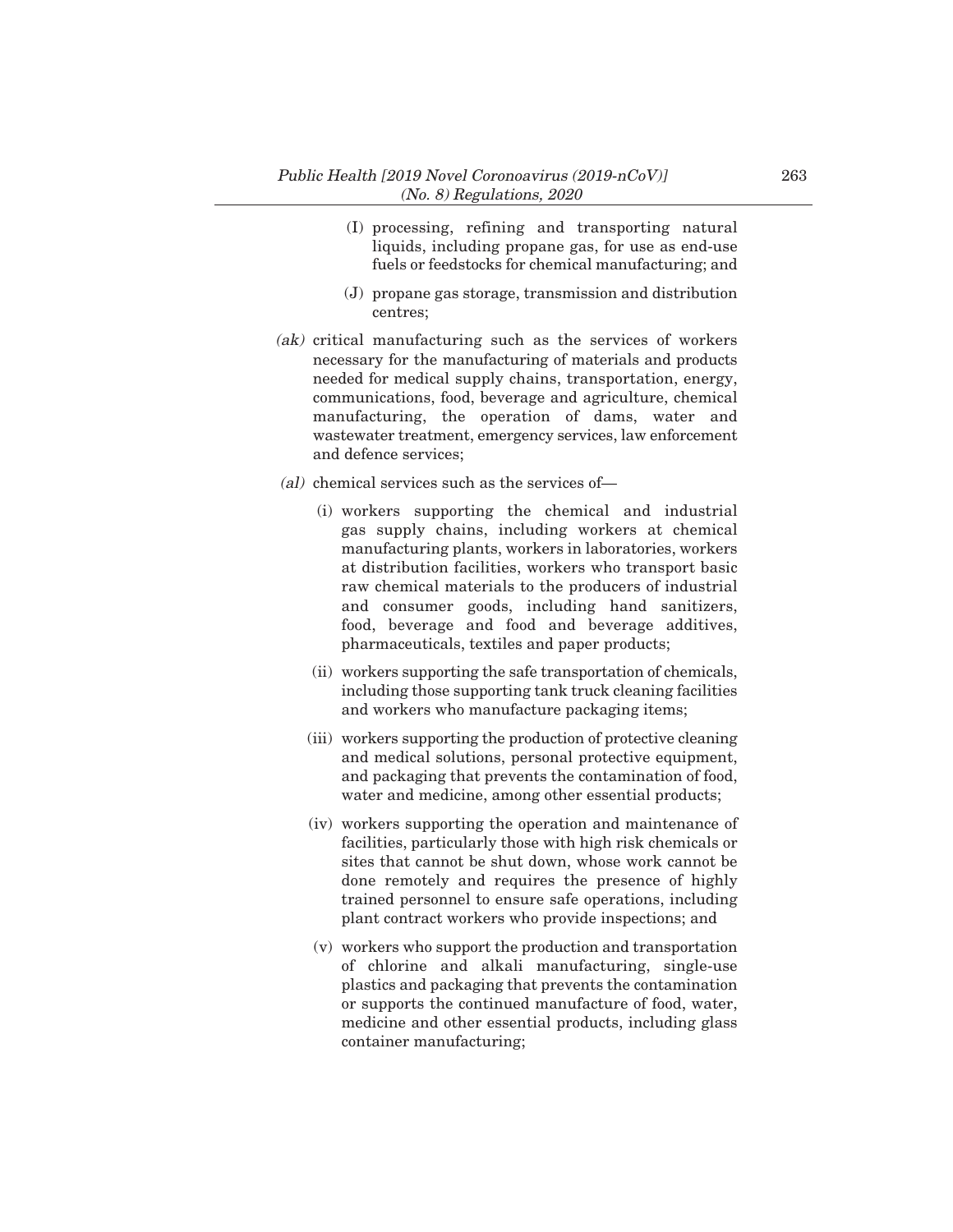- (am) hotels, guest houses or eco-lodges;
- (an) the seismic research unit of the University of the West Indies;
- (ao) the services of construction workers and other workers engaged in the construction of health care facilities and construction workers working on the Curepe interchange;
- (ap) the services of workers who are necessary to keep furnaces and kilns operating safely in manufacturing operations that are not captured as essential operation in this subregulation but who are needed to keep these furnaces and kilns operating for safety reasons; and
- (aq) any trade, profession, business or service, activity or public gathering, authorised to be carried on by the Minister.

(3) The holder of a spirit retailer licence, wine retailer licence, restaurant licence or wine merchant's licence under the Liqour Licences Chap. 84:10 Act shall ensure that the premises relative to such licence, is closed for operation during the period set out in regulation 10.

> (4) Subregulation (3) shall not apply to discount stores, markets and supermarkets.

> (5) For the avoidance of doubt, street vending of food and beverages and all retail food services (including restaurants in-house dining, delivery and take-away services), except discount stores, markets, supermarkets, fruit stalls or shops, vegetable stalls or shops, bakeries and "parlours", for the provision of food or other necessities of life, shall be closed for operation during the period set out in regulation 10.

- (6) For the purposes of this regulation–
	- "gathering" means the congregating or assembly of a group of persons in one area; and
	- "services" includes services provided by any employee, worker, on-the-job trainee, trainee or apprentice.

(7) A person who contravenes this regulation commits an offence and is liable on summary conviction to a fine of fifty thousand dollars and imprisonment for a term of six months.

4. Notwithstanding regulation 3(2) the opening of the following services shall be as specified— Hours of operation

> (a) hardware stores including electrical and plumbing establishments shall only be open for sales to the public from 8:00 a.m. to 12:00 noon from Monday to Saturday;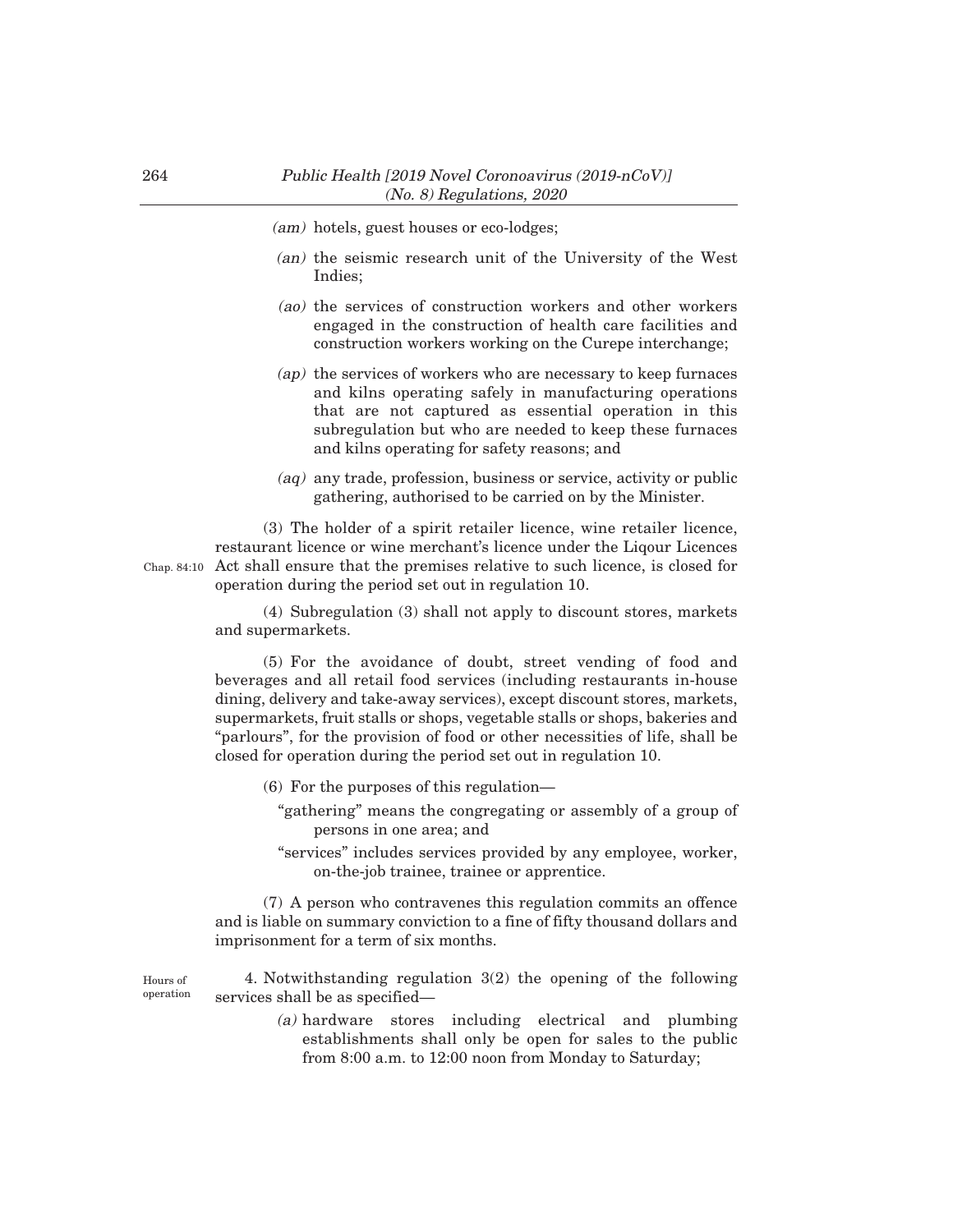- (b) retail services, such as discount stores, markets, supermarkets, fruit stalls or shops, vegetable stalls or shops, bakeries and "parlours", for the provision of food or other necessities of life shall only be open for sales to the public until 6:00 p.m. every day;
- (c) wholesale stores for the provision of food, medicine or other necessities of life shall only be open until 4:00 p.m. every day; and
- (d) pharmacies shall only be open for sales to the public until 8:00 p.m. every day.

5. (1) For the purposes of controlling and preventing the spread of the Restriction of 2019 Novel Coronavirus (2019-nCoV), it shall be an offence, during the  $\frac{\text{certain}}{\text{certain}}$ period specified in regulation 10, for any person– activities

- (a) to conduct the business of a bar, whether or not the person is a licensed person under the Liquor Licences Act; Chap. 84:10
- (b) to operate a club as defined in section 2 of the Registration of Clubs Act; Chap. 21:01
- (c) to operate a theatre licensed under the Cinematograph Act; Chap. 20:10
- (d) to operate a common gaming house or betting office licensed under the Gambling and Betting Act; Chap. 11:19
- (e) to conduct religious or ecclesiastical services or any other religious gatherings where the number of persons participating therein exceeds five; or
- $(f)$  to provide the amenity of seated dining at a restaurant to any customer.

(2) A person who contravenes this regulation commits an offence and is liable on summary conviction to a fine of fifty thousand dollars and imprisonment for a term of six months

6. (1) All air and sea ports or any place where an aircraft or ship or Closure of air vessel can land shall, except in relation to air and sea cargo, remain closed <sup>and sea ports</sup> to the arrival or departure of aircraft or ships or other vessels carrying passengers unless permitted by the Minister with responsibility for national security.

(2) A person who contravenes this regulation commits an offence and is liable on summary conviction to a fine of fifty thousand dollars and imprisonment for a term of six months.

7. (1) A person who provides public transport in a motor vehicle shall Public not carry in the motor vehicle more than half the number of passengers transport which the motor vehicle is licensed to carry. restriction